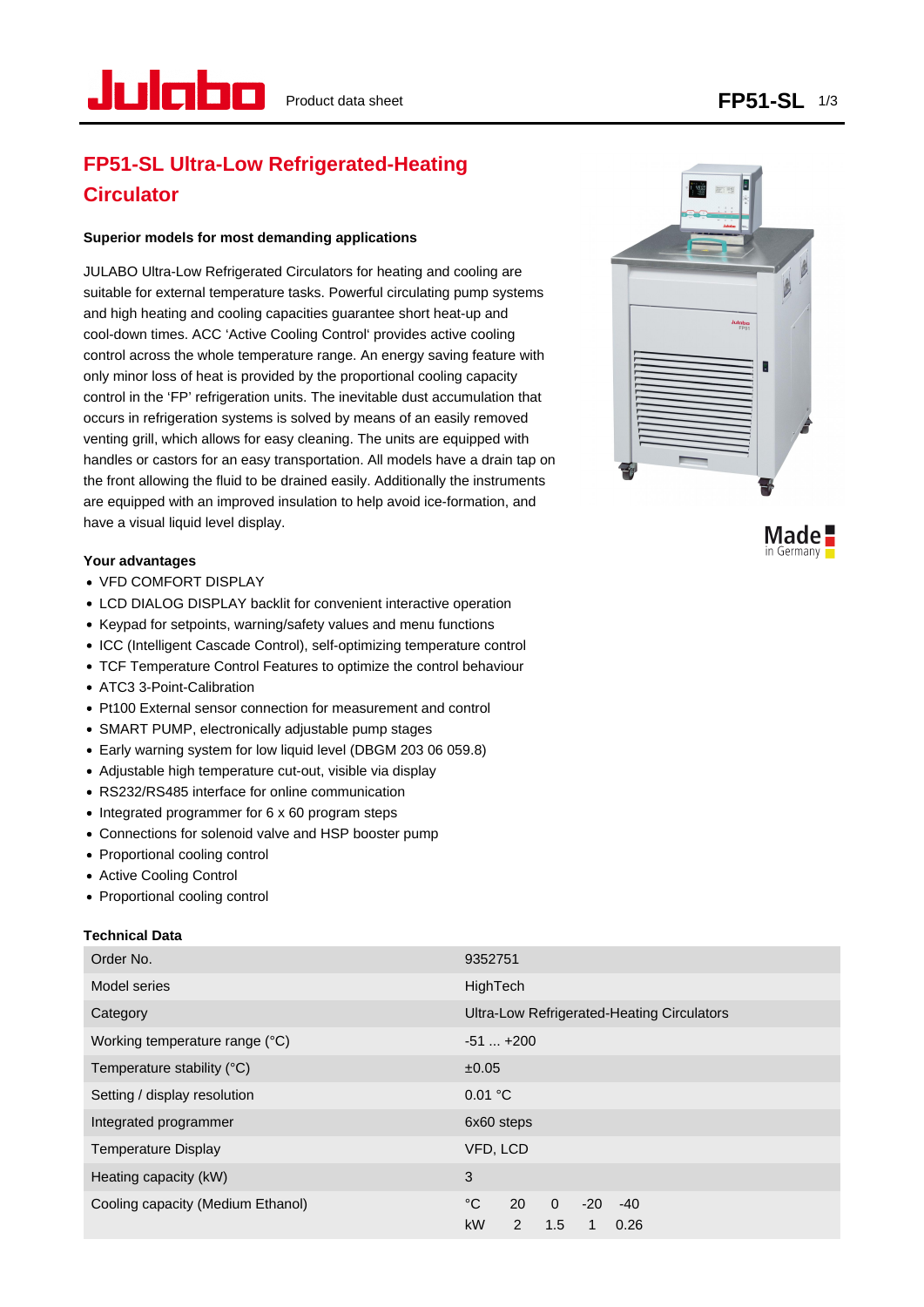

| Pump capacity flow rate (I/min)            | $22 - 26$                                                                                  |
|--------------------------------------------|--------------------------------------------------------------------------------------------|
| Pump capacity flow pressure (psi)          | $5.8 - 10.2$                                                                               |
| Pump capacity flow suction (psi)           | $2.9 - 5.8$                                                                                |
| Bath opening / bath depth (W x L / D inch) | $7.1 \times 4.7 / 7.9$                                                                     |
| Pump connections                           | M16x1                                                                                      |
| Barbed fittings diameter (inner dia. / mm) | 8/12                                                                                       |
| Filling volume liters                      | 11                                                                                         |
| Refrigerant stage 1                        | R507                                                                                       |
| Filling volume refrigerant stage 1 (g)     | 1030                                                                                       |
| Global Warming Potential for               | 3985                                                                                       |
| Carbon dioxide equivalent stage 1 (t)      | 4.105                                                                                      |
| External Pt100 sensor connection           | integrated                                                                                 |
| Digital interface                          | RS232, RS485<br><b>Optional: Profibus</b>                                                  |
| Ambient temperature                        | 540 °C                                                                                     |
| Dimensions W x L x H (inch)                | 18.1 x 21.7 x 35                                                                           |
| Weight (LBS)                               | 198                                                                                        |
| Classification according to DIN12876-1     | Classification III (FL)                                                                    |
| Included with each unit                    | 2 each barbed fittings for tubing 8 and 12 mm inner dia.<br>(pump connections M16x1 male). |
| Cooling of compressor                      | Air                                                                                        |
| Power requirement V / Hz / A               | 3x 230/60/14                                                                               |
| Available voltage versions                 | 230 V / 3 Ph. / 50 Hz<br>400 V / 3 Ph. / 50 Hz<br>208 V / 3 Ph. / 60 Hz                    |

## **Characteristics**

### **Display**



### **A perfect view**

Ample, easy to read VFD Comfort display for simultaneous display of 3 values, warning functions, high temperature cut-off, pump stages (resolution 0.01 °C)



**Additional plain text information** Comfortable LCD dialog display for interactive operation with plain text display



Backlit indicator for selected pump stages and filling volume on Presto® PLUS, Magnum 91 & Forte HT

## **Operation**



**Comfortable and detailed** Comfortable keypad with additional menu functions for pump stages, calibration, control parameters, programmer, warnings, etc.

#### Temperature Control



**For perfect results** '**I**ntelligent **C**ascade **C**ontrol', automatic & self optimizing adjustment of PID control parameters, temperature stability ±0.005 °C internal, <±0.05 °C external

**FULL** CONTIN

'**T**emperature **C**ontrol **F**eatures' for individual optimization, access to all important control parameters, additional settings for band limit, limits, Co-Speedfactor etc.

**ATC<sup>3</sup>** Highest measuring accuracy '**A**bsolute **T**emperature **C**alibration' for manual compensation of a temperature difference, 3-point calibration

#### Refrigeration Technology



**Energy saving cooling** Proportional cooling control for automatic adjustment of cooling power or temporary switch-off of compressor as needed to save up to 90 % energy in comparison to unregulated cooling machines